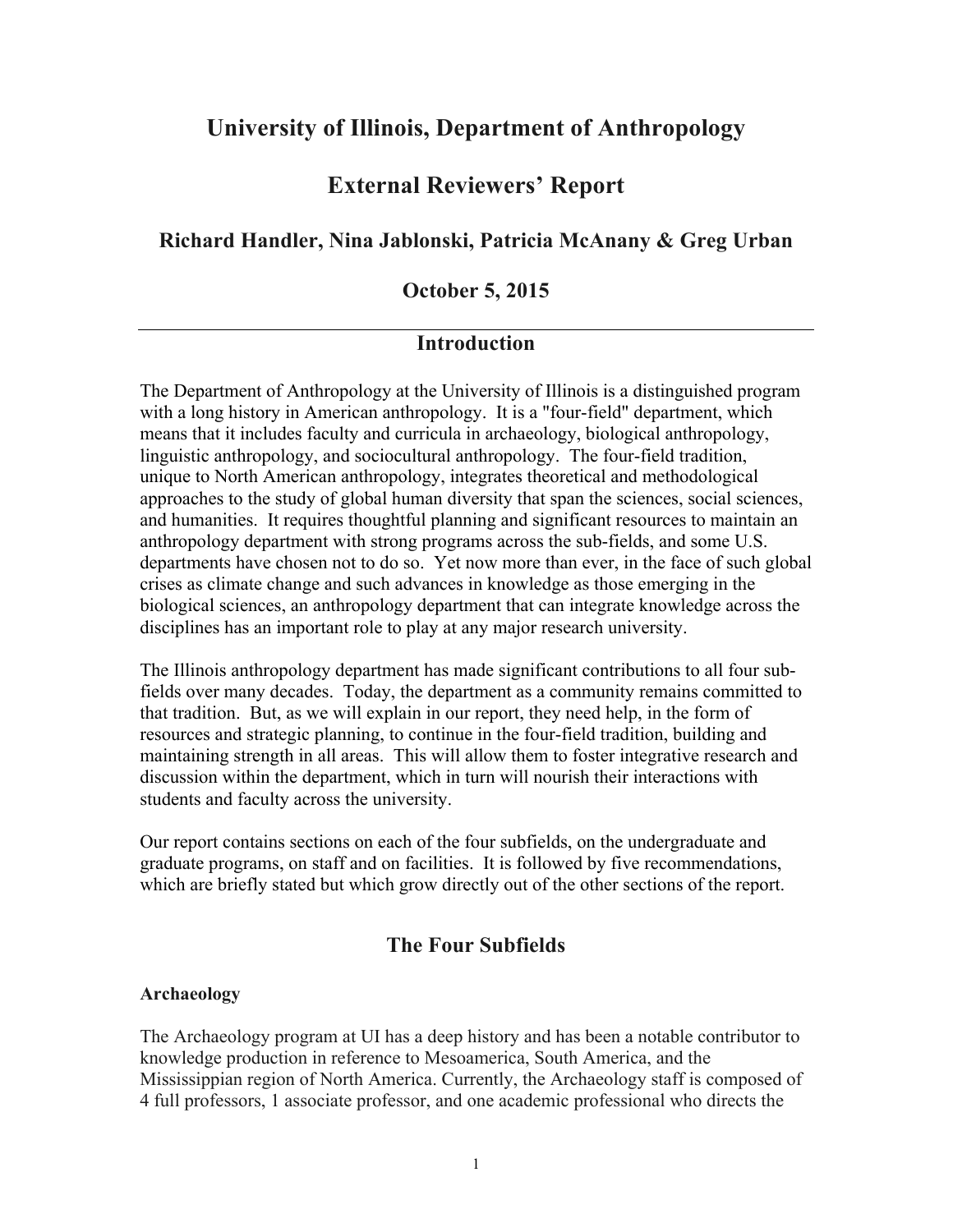Museum Studies program. The top-heaviness of the archaeology program has been amplified by the recent departure of an assistant professor but there is a commitment by the department to make another entry-level hire as soon as permission is granted by the administration. Archaeology faculty are concerned that the large number of opportunistic hires in Biocultural Anthropology might diminish their abilities to recover from recent retirements and departures. As a whole, faculty members within the Archaeology program are high performing in terms of grants, field research, and publications. Their research tends to be highly integrative and involve topics such as climate change, religion and ideology, cultural heritage, and distinctive physical signatures of human evolution. This productivity happens despite the marginal research laboratory facilities they are afforded on campus (more below on this). The presence of a single teaching lab for the department also poses a challenge to an effective archaeological-science curriculum.

Archaeologists conduct field research—often during the summer—and are active generators of revenue that universities garner from summer courses. In 2012, UI apparently raised tuition rates for summer courses and this significant increase has negatively impacted the ability to fill archaeological field schools. We advise that the university revisit this decision or set in place more opportunities for financial assistance for summer courses. Within archaeology, summer field schools often provide dissertation material for graduate students in addition to immersion in field research for undergraduates.

There is a sense among the Archaeology faculty that certain kinds of professionalization are lacking for graduate students within the department—particularly the ability to teach stand-alone classes in which the graduate student is the instructor of record. The absence of this opportunity also was noted by at least one graduate student.

There are two programs within Archaeology that are interdisciplinary and, with additional support, could serve as models of integrative research and professionalization on campus. Currently both operate "on a shoestring" and are severely understaffed. MUSE—a museum studies program—offers a graduate minor and an undergraduate concentration. According to Appendix P of the Self-Study, the program serves as "an informal hub of museums-related research on campus" and thus integrates faculty from several departments and schools. The second program, CHAMP—a cultural heritage program—offers a graduate minor and hosts an annual international conference on heritage issues that generally results in a high-profile publication. The program brings together faculty from across the UI campus and serves as another example of leading and integrative scholarship in a field of study that is quickly assuming a compelling importance within contemporary society.

#### **Biological Anthropology**

The UI faculty in biological anthropology (BA) comprises one full professor, five associate professors, two assistant professors, one clinical assistant professor, and one instructor, making BA the largest sub-field in the department. Five faculty contribute to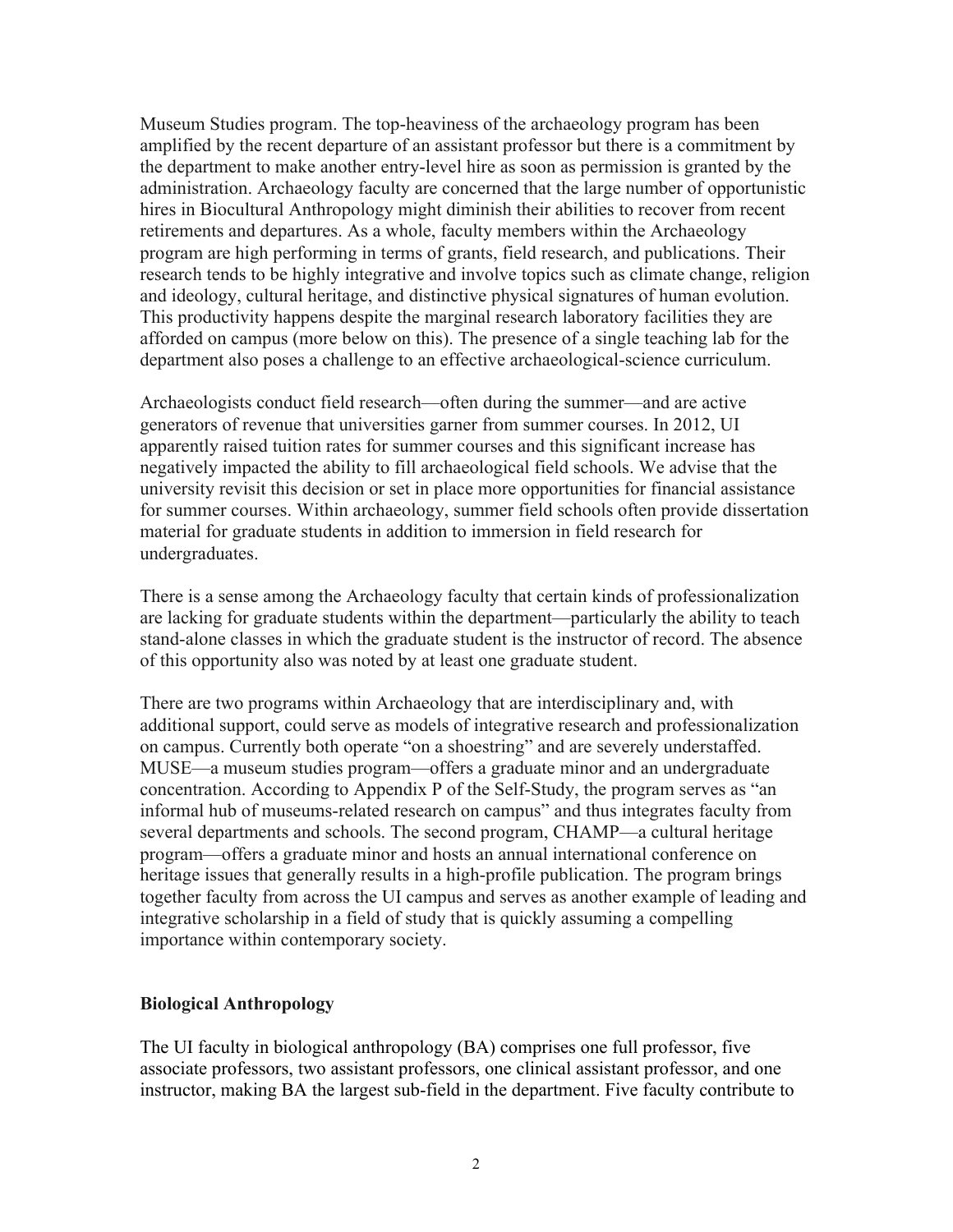the teaching of human gross anatomy in the medical school. Faculty research interests are broad and run the gamut from human genetics and reproductive ecology to paleoanthropology, skeletal biology, and functional anatomy. The large size of BA in the department is a function of both deliberate hiring and dual career placements. The BA faculty is strong with respect to scholarly productivity and impact.

In recent years, the increasingly biomedical focus of the BA research program has brought to light serious deficiencies in the physical infrastructure and staff support of the research effort. The problems with physical infrastructure are detailed in the Facilities section of this report. The problems of staff support are associated with the increased reliance of BA faculty on external grant support, and the complexity of pre- and postaward administrative work. Staff dealing with grant matters in the department have been of limited competence, and have not lasted long in post. They, in turn, have had to deal with a new, computerized system for approving expenditures that has proven highly problematical. The net effect has been to put an increasing burden of grant preparation and administration (including all routine budget management tasks) on the faculty themselves. This problem affects archaeology faculty also. An increase in staff numbers (from four to five) and better training of staff charged with grant administration would go far to correcting this problem.

An issue of increasing seriousness for the BA faculty is the lack of advocacy of their collective and individual interests at the level of the Associate Dean for Social Sciences. This is due in part to a lack of understanding of the dual "biological" and "anthropological" nature of BA research and teaching. Winning approval for the "human biology" track within the BA major required more forceful advocacy—on behalf of BA faculty and the Anthropology Department against bullying from powerful biology faculty within the LAS—than the Associate Dean was willing or able to muster. The continued success of BA faculty in achieving IU targets and in securing adequate lab space rests largely on the efforts of the Associate Dean and his or her willingness to "go to bat" for their interests. The BA faculty constitute nearly half of the Anthropology Department's FTEs, and are costly to hire and retain. It behooves the Dean's Office to be knowledgeable about BA faculty research and aspirations, and to support their interests in the face of competition and bullying from within and outside the LAS. The perception on the part of BA faculty of increased peripheralization by biology interests on campus and of an unwillingness of deans to advocate on their behalf will lead to future problems of recruitment and retention.

#### **Linguistic Anthropology**

The department represents itself as having an integrative, four-field program, and it lives up to this in spirit, with faculty members positively oriented to the concept of a discipline that spans the biological sciences to the humanities and endeavors to bridge the gap between objective and subjective perspectives on human life. Within the larger discipline, linguistic anthropology, while the smallest of the four major subfields, plays a key role. For the past three to four decades, linguistic anthropology has been built around the study not so much of language structures, as in its earlier incarnation. The study of the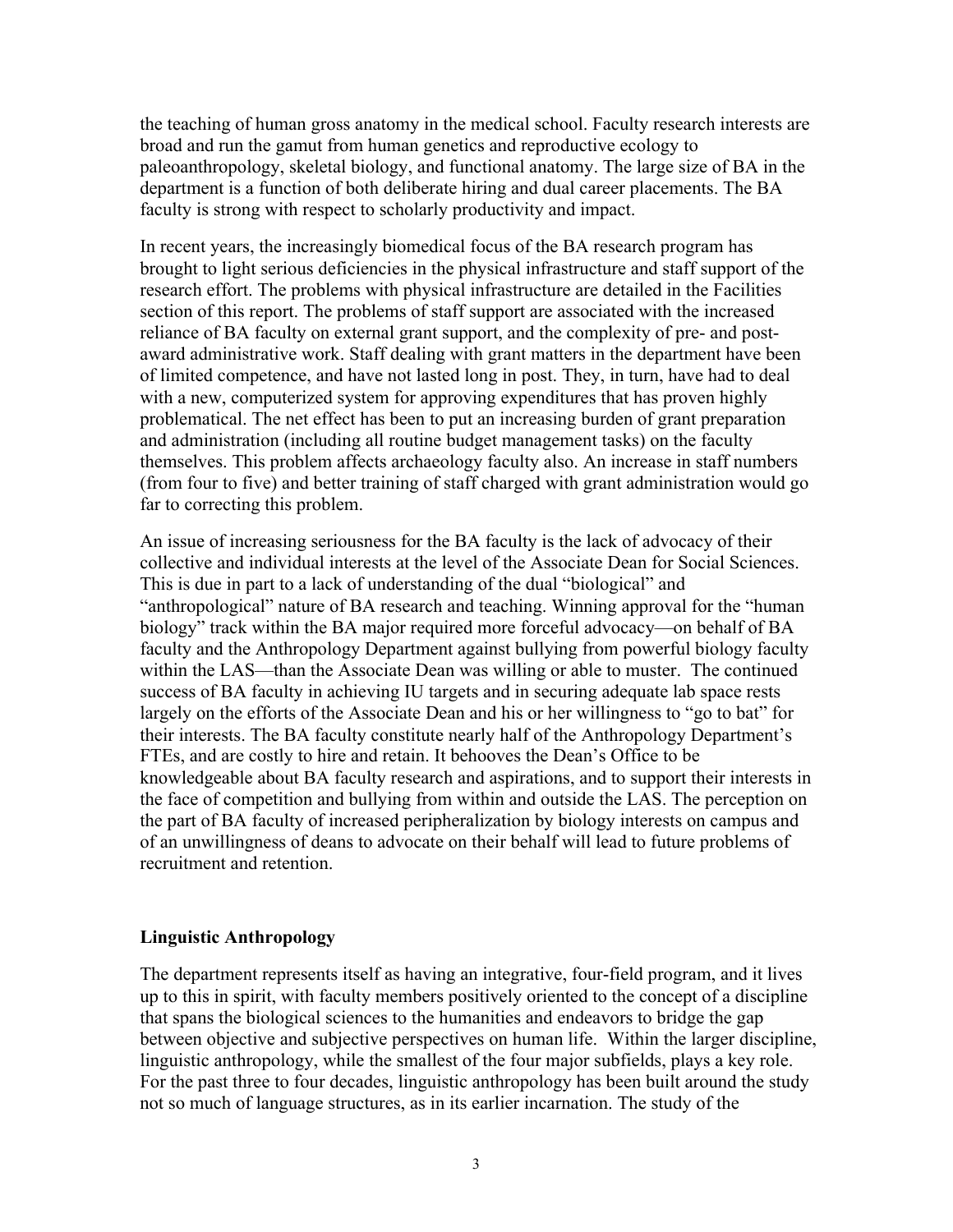structures of the lesser-known languages on the planet continues to be important, but now falls also to departments of linguistics. Contemporary linguistic anthropology instead focuses primarily on discourse (speech, writing, and other modalities) especially in relation to contexts of use. For this reason, it is central to a four-field program, since discourse simultaneously carries subjective meanings and also assumes objective thinglike properties as perceptible qualities, especially sounds but also writing. This links sociocultural studies (through a discourse-centered approach to culture) to biological anthropology, especially primate communication and the evolution of language, and to archaeology, especially epigraphy, but also to the study of the communicative significance of material remains more generally.

While the Illinois department subscribes to the ideal of a linguistic anthropology component, and while this component forms a part of the undergraduate curriculum, we find that the same is not true of graduate training. There appears to be no core course in linguistic anthropology that is required or strongly encouraged for graduate students. We believe that the department needs to decide whether it wants to be a four-field department as regards graduate training, and, if so, it should change its internal culture of student advising and/or change the requirements for graduate students. It also needs to prioritize the hire of a discourse-centered researcher.

The department has seen the retirement of two older-style anthropological linguists, one cognitively and one mathematically oriented. Perhaps owing to the older orientation towards linguistics, the department did not immediately warm to discourse-centered and semiotic research. Today, the principal linguistic anthropologist in the department, Brenda Farnell, specializes in movement and spatial studies, but is burdened with administrative duties. Another faculty member, Adrienne Lo, has not been present for two years and may not be returning. Still another, Jessica Greenberg, is listed as 50% linguistic anthropology and 50% sociocultural, but seems not to be strongly engaged with the sub-field. Yet another, Jenny Davis, has a 75% appointment in American Indian Studies, and a 25% appointment in Anthropology. To sustain an adequate training program at the graduate plane, the University of Illinois requires a full-time appointment in linguistic anthropology of a researcher squarely situated within the sub-field and engaged in discourse-centered research.

#### **Sociocultural Anthropology**

As detailed in the department's self-study, the sociocultural anthropology component of the department [hereafter, SC] comprises 13 individuals who, due to split appointments, is "weighted at 10 FTE" (p. 14). As is typical of SC programs, this group covers (in research and teaching) a startling range of topics, theoretical approaches, and geographic areas (see self-study, pp. 14-15). While this allows them to offer courses to students in the department and across the university on a variety of topics of great contemporary relevance, it makes it difficult for them to find the unity of their sub-field within the department.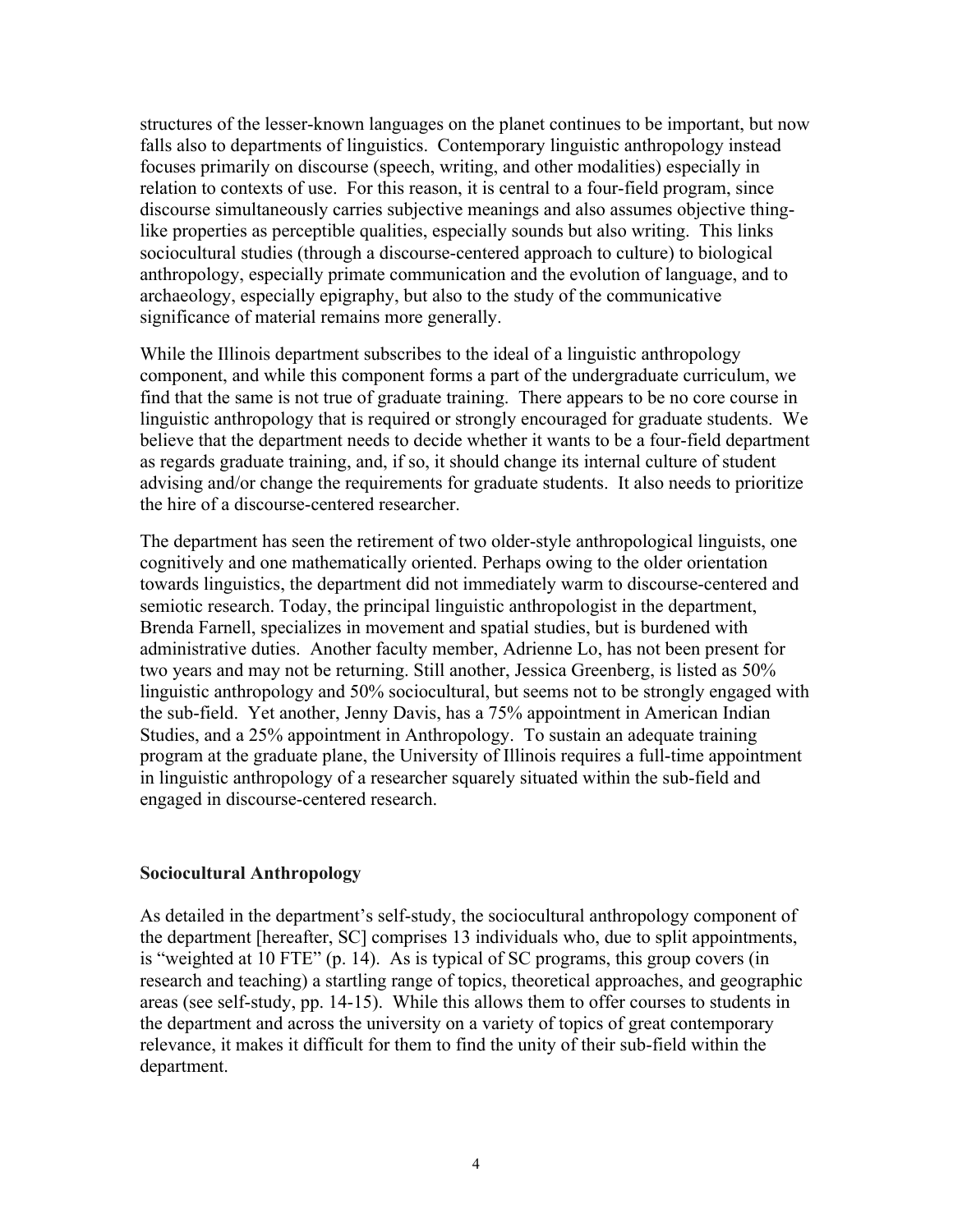To some extent, this is typical of anthropology as a discipline. The SC subfield is by far the largest within the American Anthropological Association. But the other subfields, as academic disciplines with distinctive research agendas and methodologies, are less diffuse than SC anthropology. This contrast between SC anthropology and the other subfields was a major topic of discussion during our meeting with the SC group. On the one hand, SC anthropology, both in the discipline nationally and at UI particularly, is at the center of the discipline. But, on the other hand, it is an "absent … or very weak center," as one SC faculty member put it. At UI, SC anthropology is a "weak center" because, despite the fact that more than half the department can be categorized in this group, many of them have split appointments or serve in administrative positions. Moreover, this group is "more heterogeneous" than the other subfields, at least in the estimation of SC faculty.

It is important to remark that the SC group feels that relations within the department are good across and between the subfields. But they also suggested that, pulled as they are outward (into administrative and interdisciplinary appointments) and committed as they are to maintaining strength across the subfields, they don't have time to concentrate on building SC anthropology within the department.

This discussion of the empty center led seamlessly into a discussion of what the SC group perceives to be a lack of community-building activities within the department. In a discussion that matches what we heard from the graduate students, the SC anthropologists particularly remarked on the department's inability to maintain a departmental colloquium or speaker series. There are specialized talks organized within the other subfields. SC talks, when they occur, can be seen as whole-department talks, but they are not well-attended (by both faculty and graduate students). $\frac{1}{1}$ 

These faculty members also thought that the department had to work too hard simply to remain functional. They felt that the curriculum as a whole lacks structure and that the department does not have good routines for matching its teaching personnel to the curriculum, to make sure that all required courses and a good mix of electives are taught each semester at the appropriate levels. We will revisit this issue in the section on the undergraduate curriculum.

## **Programs of Study**

#### **Undergraduate program**

At many universities, anthropology at the undergraduate level is struggling to maintain its relevance to a new generation of students (terrorized by the job market) who seek "skills" instead of liberal arts wisdom, leading them to look for things like interdisciplinary programs and experiential learning which, they think, will give them "transcript-able" labels that will make them more "marketable." These students (understandably enough) do not know that anthropology is an interdisciplinary field with a deep research tradition that can provide students with many of the skills they seek. The UI department, like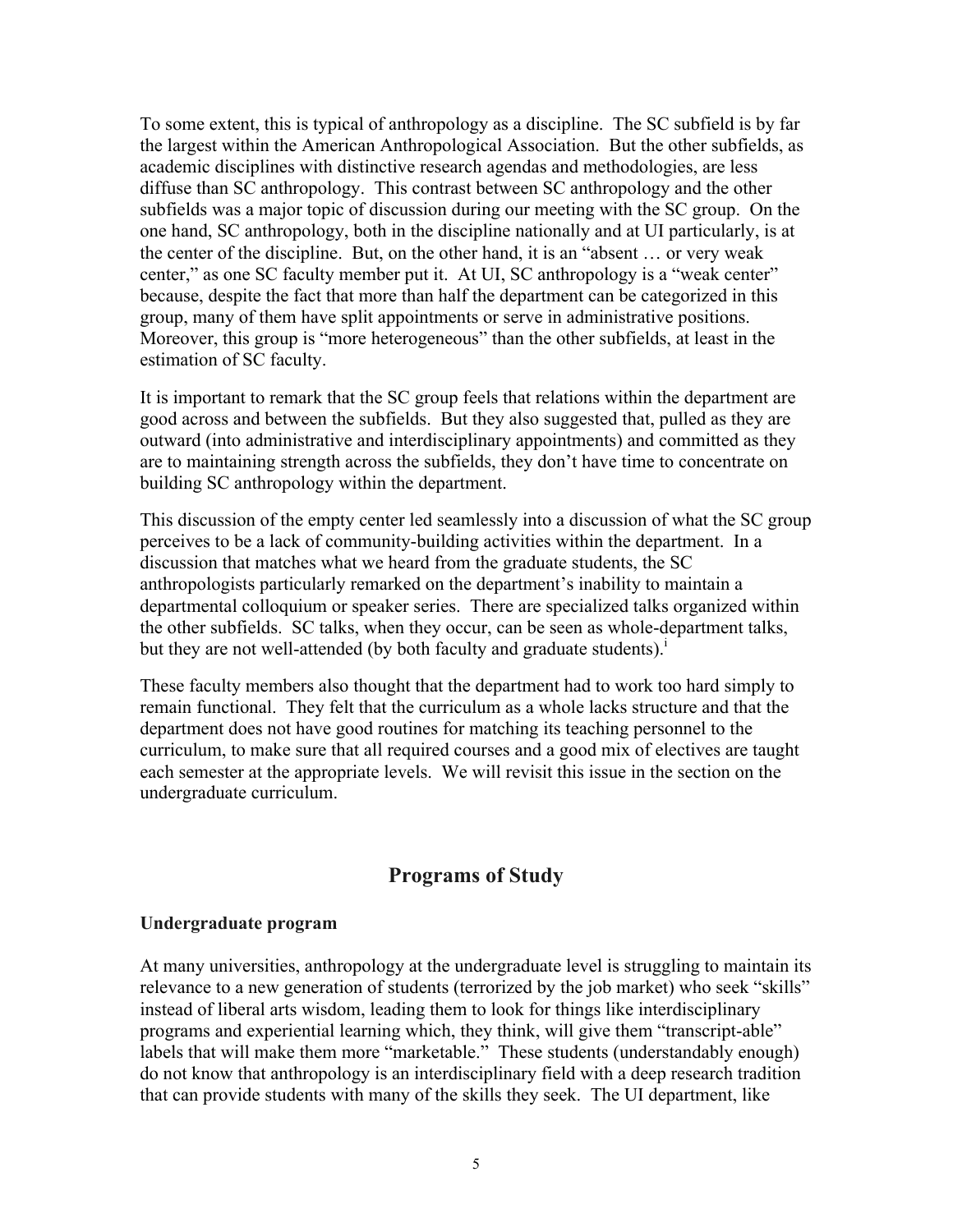many other departments, is working to revise its undergraduate program to make the strengths of our discipline more visible to today's students.

We had the opportunity to speak with six enthusiastic undergraduate majors. Only one (a transfer student) described herself as having only one major (sociocultural anthropology). Two were double-majoring in biology, and the other three were double-majoring (or, in one case, minoring) in an area study.

All of these students praised the department's faculty as passionate about their discipline and as caring undergraduate teachers who support their attempts to carry out research and community-engagement projects. All also saw anthropology as a liberal arts discipline that provided both a theoretical orientation to contemporary problems and opportunities to develop research skills that would be applicable to their careers. But they thought that many of their peers saw anthropology solely as a "very theoretical" discipline and hence not connected to their career plans. The students recommended that the department (1) develop more courses that focus on "engagement" with social issues, (2) promote the idea that fieldwork can be done at home (in other words, that it's not necessary to go far away to "do" anthropology), $\frac{1}{n}$  and (3) make sure that introductory courses show students that the skills anthropology can teach will be relevant to employers.

Finally, the undergraduates saw the Anthropology website as a major obstacle to the department's attempts to recruit students. As one student put it, tactfully, the website "is not a good first contact." Others said it needs "better information" and that it should be "more accessible." And they said it compared quite unfavorably to the websites of other departments. (In subsequent conversations, we learned that department leaders are well aware of this problem.)

The department is currently working to revise its undergraduate major, not only to increase enrollments but also "to better reflect the contemporary relevance of our discipline" (self-study, p. 6; see also Appendix F of the self-study). While we are intrigued by the direction the department is outlining, we note the tricky organizational problems that undergraduate anthropology programs face. The discipline is already divided into subfields, each of which can be organized as a track or concentration within the overall major. The discipline also seeks to speak to contemporary topics which anthropology, with its integrative approach to human diversity, is particularly well-suited to address.

The trick, then, is to figure out how to maintain, within the major, recognizable tracks or concentrations in the subfields while adding topical or thematic concentrations, such as those identified in Appendix F (p. 49). The list we find there, we think, is too numerous: for administrative purposes, it may be necessary to begin with a smaller number (2-4?) of thematic concentrations. But we think the department has a clear understanding of the revisions the undergraduate program needs (self-study, p. 6) and is headed in the right direction.

We note, finally, that any final plan to revise the undergraduate major should be coupled with new departmental procedures for staffing and scheduling courses in a fair and efficient manner.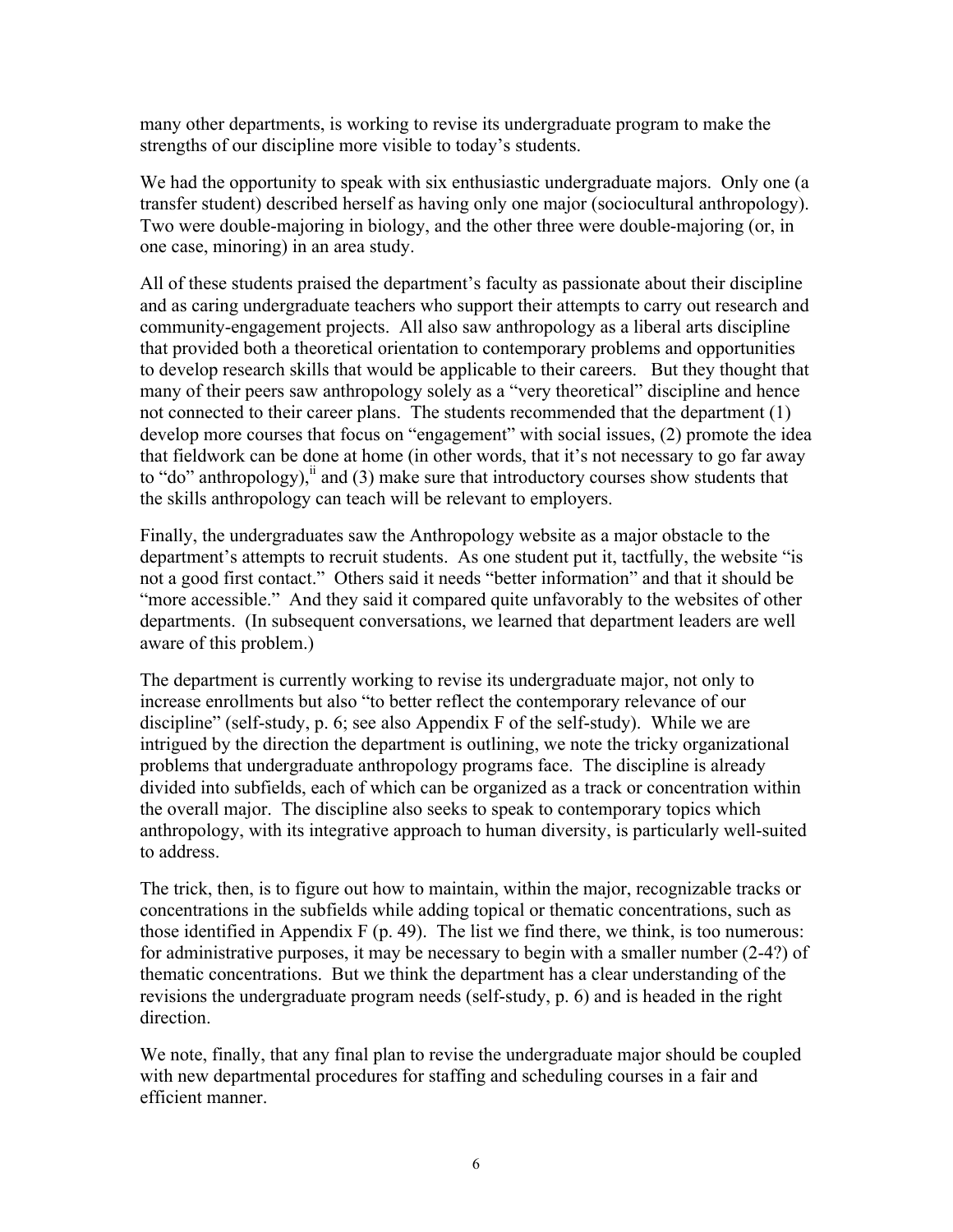#### **Graduate program**

To form our assessment of the graduate program, in addition to examining the materials supplied to us and speaking with members of the faculty, we had the opportunity to meet with a group of 10 graduate students and elicit their experiences. We also received email comments from 8 additional students who had been unable to attend the meeting. The students had mainly positive views of the graduate program, and, in particular, were satisfied with the funding they have received and by the support and advising offered to them by members of the faculty. Their chief complaint was the "lack of community" in the department, which, as one student opined, "has a negative impact on feelings of connectedness and of having an intellectual space and home." Proposed solutions, as we discuss elsewhere in this report, include a renewed colloquium series, even if only one that draws primarily on the research of faculty members in the department and around campus. Some students also suggested additional events that would bring students together with faculty from across the subfields.

While improving the communal life of the graduate student population, the department might also want to consider expanding the shared intellectual experience. That experience could be improved, as one student put it, by "anything that would get us together regularly to talk about ideas."

The ER committee wondered whether students were getting the breadth of training to which the department aspires. This was true especially in the case of linguistic anthropology, as a separate part of this report makes plain. In a number of other major departments, the latter, with its contemporary emphases on semiotic and discoursecentered research, provides a link between sociocultural, biological, and archaeological approaches. Some students felt also that the student population, as well as the faculty, could be more diverse, though we recognize the challenges involved in attracting and retaining top students and faculty who often have many options.

We understand that the department has recently developed a professionalization seminar and retooled its Illinois Anthropology Seminar. Both of these are welcome developments and appreciated by the students.

Our overall assessment is that the graduate program is healthy and provides a sound training for its students. While a decision needs to be made regarding linguistic anthropology, and while the program could be improved with closer attention to producing community and more shared intellectual experiences for students, the program is appropriate for a major department.

## **Strengthening the Intellectual Community**

Conferring during and after the department review, our committee came to a consensus that the department—although enjoying the leadership of an extremely competent and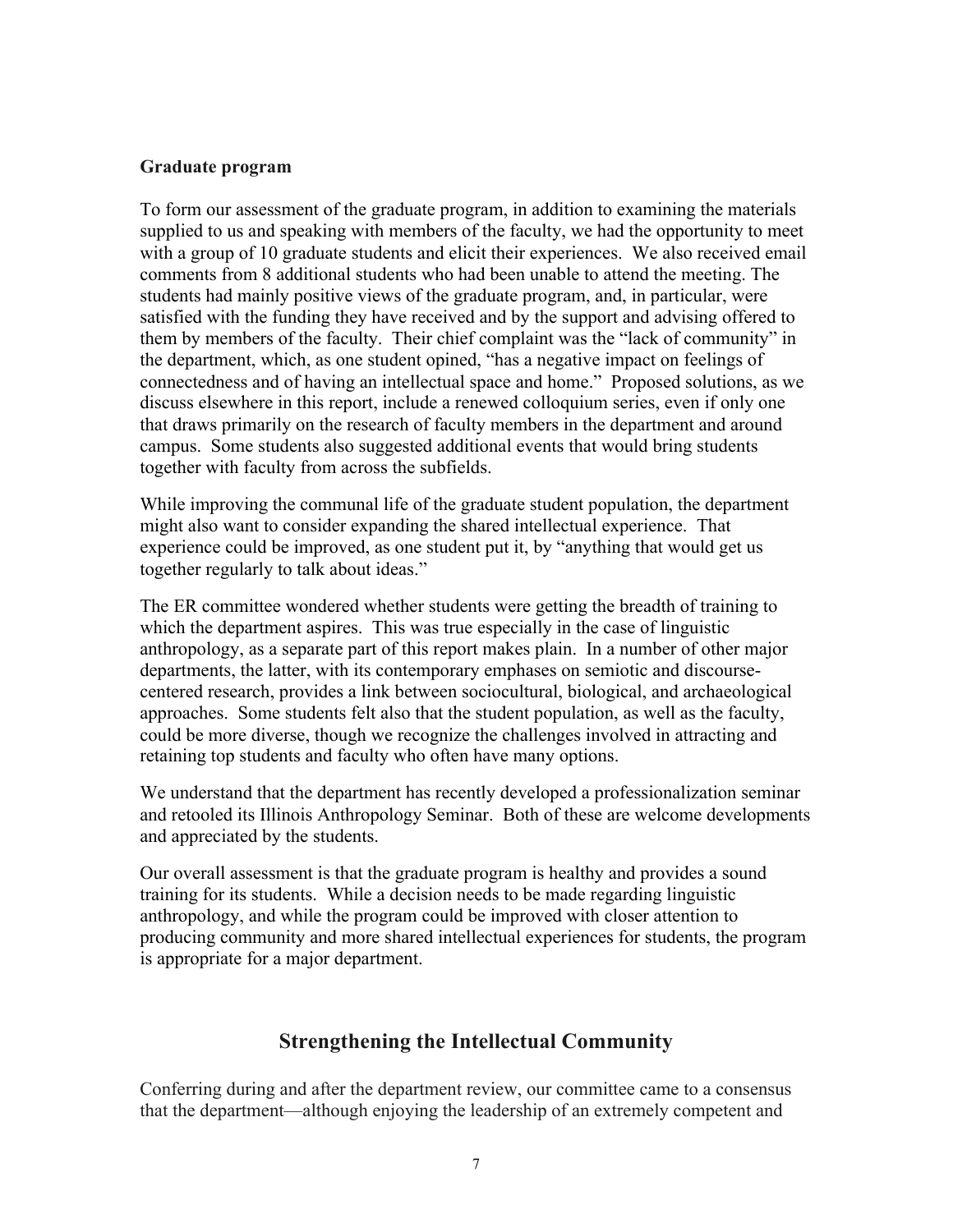sympathetic Chair—is experiencing difficulty in recovering from a number of adverse events. Chief among these is the loss of a rising star within Archaeology (Andrew Bauer); loss of three faculty members in American Indian Studies to a cluster hire by the University of Minnesota; the continued and unsettled issue of the denial of a position in American Indian Studies to Steven Salaita on the basis of remarks that he posted on Twitter; continued rancor on the part of alumni and others over the retirement (seven years ago) of the racialized sports mascot, Chief Illiniwik, and the failure of the university to adopt a new mascot; and finally the sense that the campus tolerates daily acts of micro-aggression based on race and color, which supports an environment that is not tolerant of diversity.

The department itself is a less diverse place than it was five years ago due to retirements and departures. There is a sense within the department that Target of Opportunity hires on campus are primarily being pursued when they coincide with a spousal hire. The committee recommends that the department take a leading role in initiating discussion on campus about race and racism and consider adopting a new course that would deal head on rather than obliquely with these issues. These actions would serve to mitigate the sense of frustration and futility expressed by some of the faculty members.

Both undergraduate and graduate students expressed satisfaction with the mentoring that they receive from faculty members. Junior and mid-level faculty appreciate the new mentoring programs that have been instated within the past few years to help them manage and direct their careers.

Several graduate students asked for a colloquium series that would build community within the department and facilitate deeper knowledge about ongoing research across the subfields of Anthropology. The committee concurs with this request and sees it as a high priority for strengthening social ties and intellectual cross-fertilization within the department. There is probably no better way to promote integrative research than to showcase the intellectual excitement of it. Colloquia could be organized by calling on the considerable research talents of current faculty members and augmented occasionally by bringing in a speaker from outside the university. Graduate students, in particular, benefit from listening to the presentation of research; it is a key part of their professionalization. In addition to acclimating graduate students to the practice of delivering professional papers, a colloquium series would increase the visibility of the department on campus.

## **Staff of the Anthropology Department**

The department is supported by four staff members who facilitate the following programs and activities: (1) graduate program; (2) undergraduate program; (3) business manager, who handles post-award grant spending; and (4) an administrative assistant. When the staff met with the review committee, they unanimously expressed the sentiment of being overworked and understaffed. This sense is corroborated by the self-study report (p. 17), which provides comparable staff numbers for other departments on campus in relation to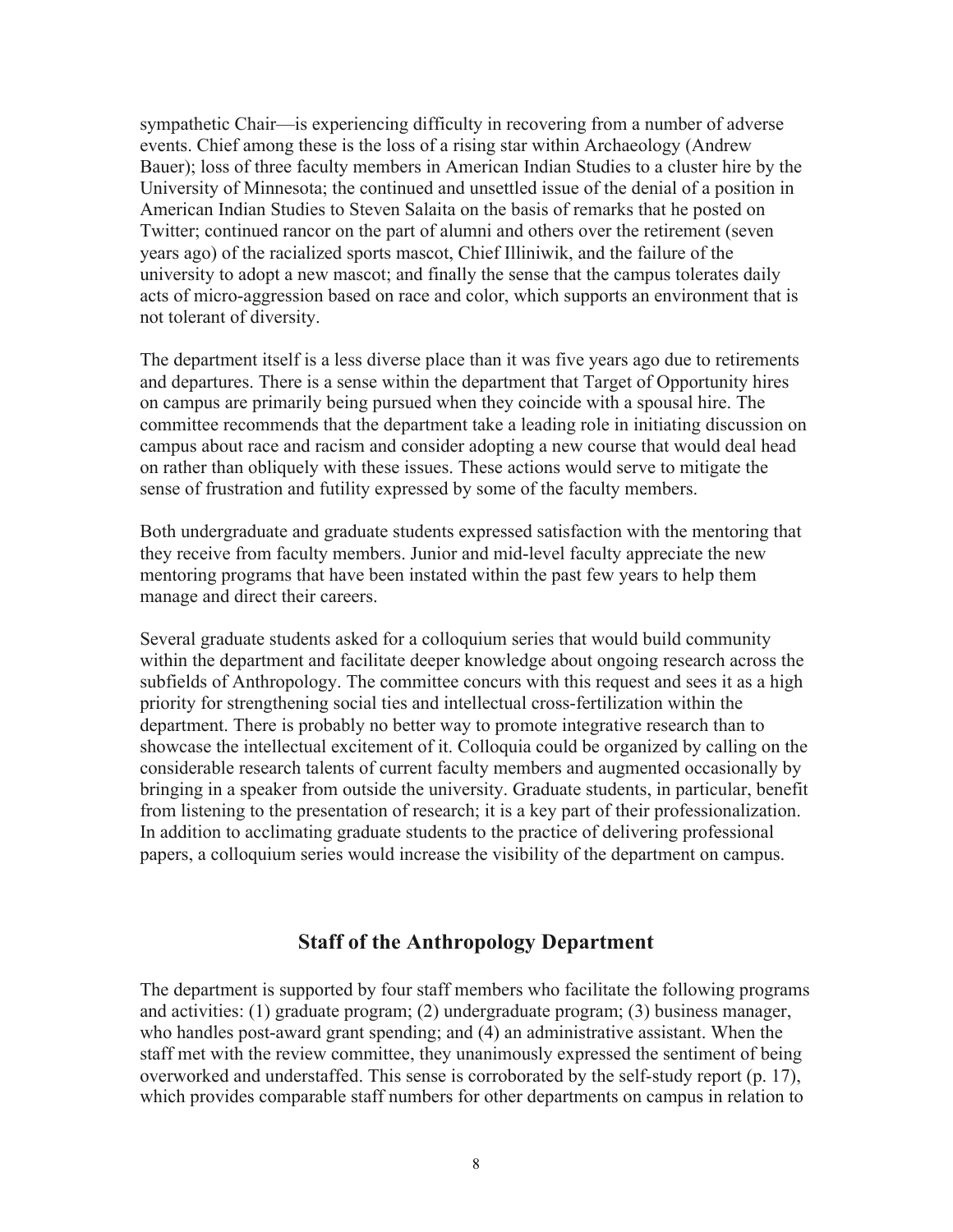the teaching load shouldered by each department. Our meeting with undergraduate students suggested inconsistencies in how students are handled and inappropriate advice given to undergraduates in the course of advising. (We learned later that department leaders are working to remedy this situation.)

In reference to graduate advising—which is handled by professors—there is a need for more coordination with the office staff in terms of expectations for and timing of graduate student exams and other performance indicators.

As external grant activity—particularly international research—has accelerated among faculty within the department, so has discontent with the lack of responsiveness in postaward grant facilitation. Faculty present their vouchers to the business manager who indicated that processing and payment of vouchers through the Office of Budget & Finance Services is somewhat whimsical and dependent on which individual in the Budget and Finance office processes the voucher. Many are returned and need to be resubmitted. This payment system is increasingly complex and bureaucratic. There does not appear to be any quick and efficient way for Business Managers to master the voucher submission process or to seek mentoring. This problem needs to be addressed in the Office of Budget and Finance Services promptly. Faculty are under intense pressure to bring in grant dollars but they face a wall of bureaucratic hurdles when it comes to spending those grant dollars to conduct research. Post-award grant facilitation seems to be sorely lacking at UI for departments such as Anthropology that do not have staff members whose position description primarily specifies working with faculty PIs on externally funded research.

## **Facilities**

The physical home of the Anthropology Department is Davenport Hall. Built in 1901 to house the College of Agriculture, and occupying a prominent place on the North Quad, Davenport Hall is a UI landmark, which symbolizes part of the University's early, cherished history. Today, the Anthropology Department shares Davenport Hall with the Chemistry Annex of the Chemistry Department, specifically the Chemistry Learning Center. The building last underwent systematic remodeling in the late 1950's. Although the Chemistry Annex is currently undergoing an extensive renovation, the major portion of Davenport Hall occupied by the Anthropology Department has not been systematically renovated and is in a parlous condition.

As the result of increased and diversifying space needs on the part of Anthropology faculty, Davenport Hall has undergone minor renovation and refitting in the last 30 years, including the horizontal division of the upper floor into two floors to accommodate an extra layer of offices and labs. The rooms on this *ad hoc* mezzanine level are windowless, low-ceilinged, poorly ventilated spaces that cannot be dignified as true offices or labs, even though that is what they are used for. At present, there is one teaching lab in Davenport Hall to serve the needs of the several undergraduate and graduate courses that require examination of skeletal, paleontological, and archaeological specimens. This lab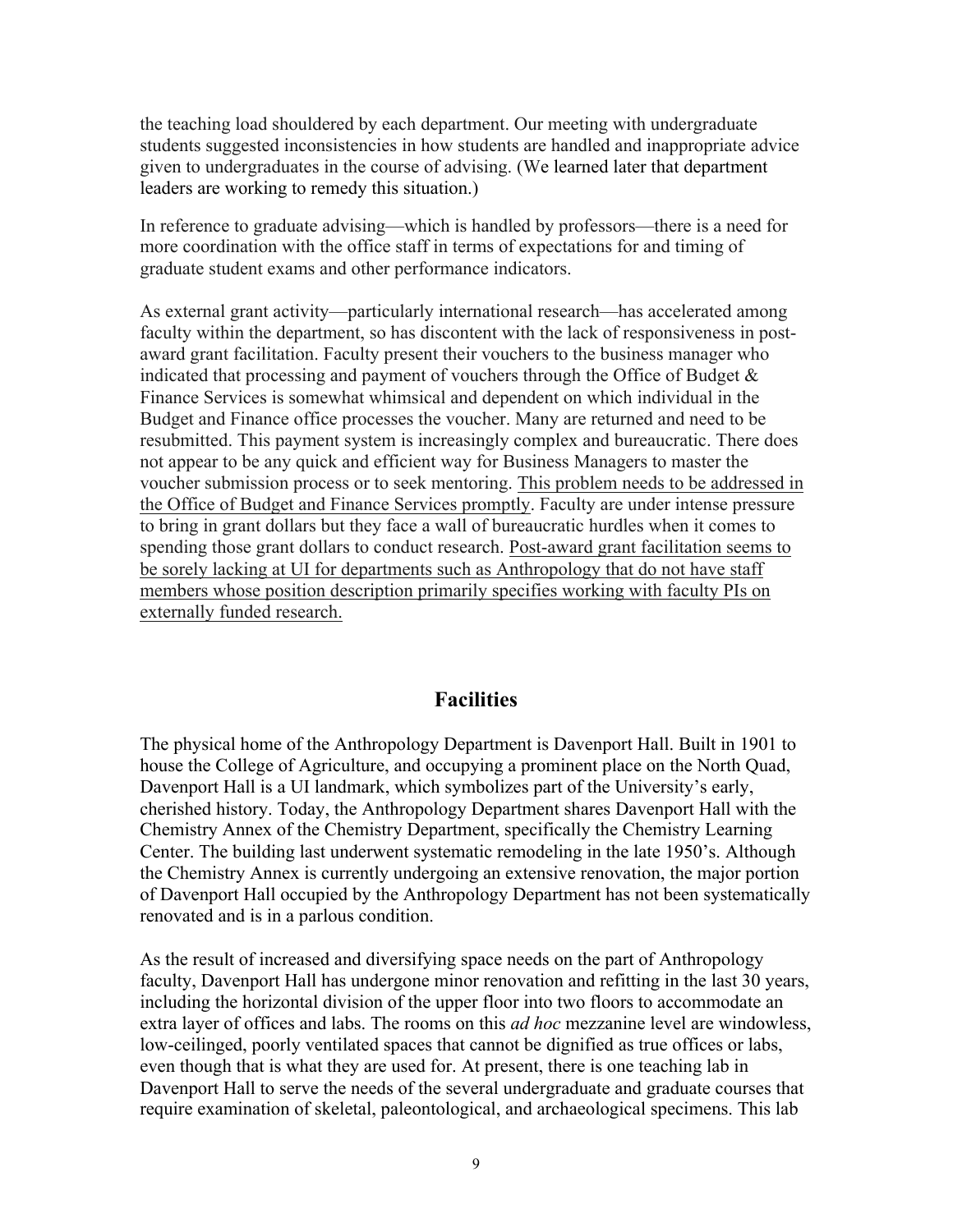is adjacent to two small, non-climate-controlled storage spaces into which specimens are stacked, floor to ceiling.

All of the department's archaeologists and the biological anthropologists who don't undertake wet lab work have their research labs in Davenport Hall. These are crowded, inadequately lit, poorly ventilated, and highly leak-prone spaces into which students, specimens, and various types of expensive equipment are accommodated. The labs on the building's lowest level are highly flood prone: One lab that was recently remodeled to accommodate the needs of an incoming palynologist/archaeologist was considered such a serious flood risk that he was discouraged from occupying it; this unpromising situation contributed to his taking a competing job offer and. *Ad hoc* renovations for an incoming junior biological anthropologist have been completed, but renovation of lab space "borrowed" from Chemistry for another mid-career biological anthropologist have not yet been started. The several new refrigerators and freezers purchased for storage of biological specimens located in flood prone areas of the lower level of the building are not connected to a central alarm system. All of the research lab spaces in Davenport Hall are structurally and functionally deficient and are an embarrassment to the University. High quality research is being done in these facilities in spite of, not because of, the physical infrastructure.

Biological anthropologists who undertake genomic research and/or who have needs for wet-lab facilities rely on resources at interdisciplinary research centers such as the Woese Institute for Genome Biology (IGB), the Beckman Institutes, or in borrowed laboratory spaces such as in the Medical Sciences Building. DNA processing and sequencing services are available on a user-pays basis from the Carver Biotechnology Center. IGB space is obtainable by invitation only and in association with a specific team-oriented research project. Because IGB projects typically only run for five years, there is no guaranteed continued access to facilities, and faculty must be able to relocate research operations back to their home departments upon expiration of a team project. For biological anthropologists, no back-up facilities exist in Davenport Hall. In order for the department's biological anthropologists and archaeologists to have viable research, the Dean's Office must continue to play an active role in advocating strongly for specialty lab spaces outside of Davenport Hall.

## **Recommendations for the Department of Anthropology**

## **Recommendation 1: Renovation of Facilities and Lab Space**

Plans to undertake major renovation of Davenport Hall have been on the books for over 30 years, and have been repeatedly shelved because of the expense involved. The review committee was told that renovation of Davenport Hall is third on the University's priority list for major reconstruction, but that – realistically – this work will not take place in the next 5-10 years because of budget limitations. Because of this situation, the UI is in a serious dilemma and the future of the Anthropology Department is in peril. The University wants the Anthropology Department to continue to thrive as a unit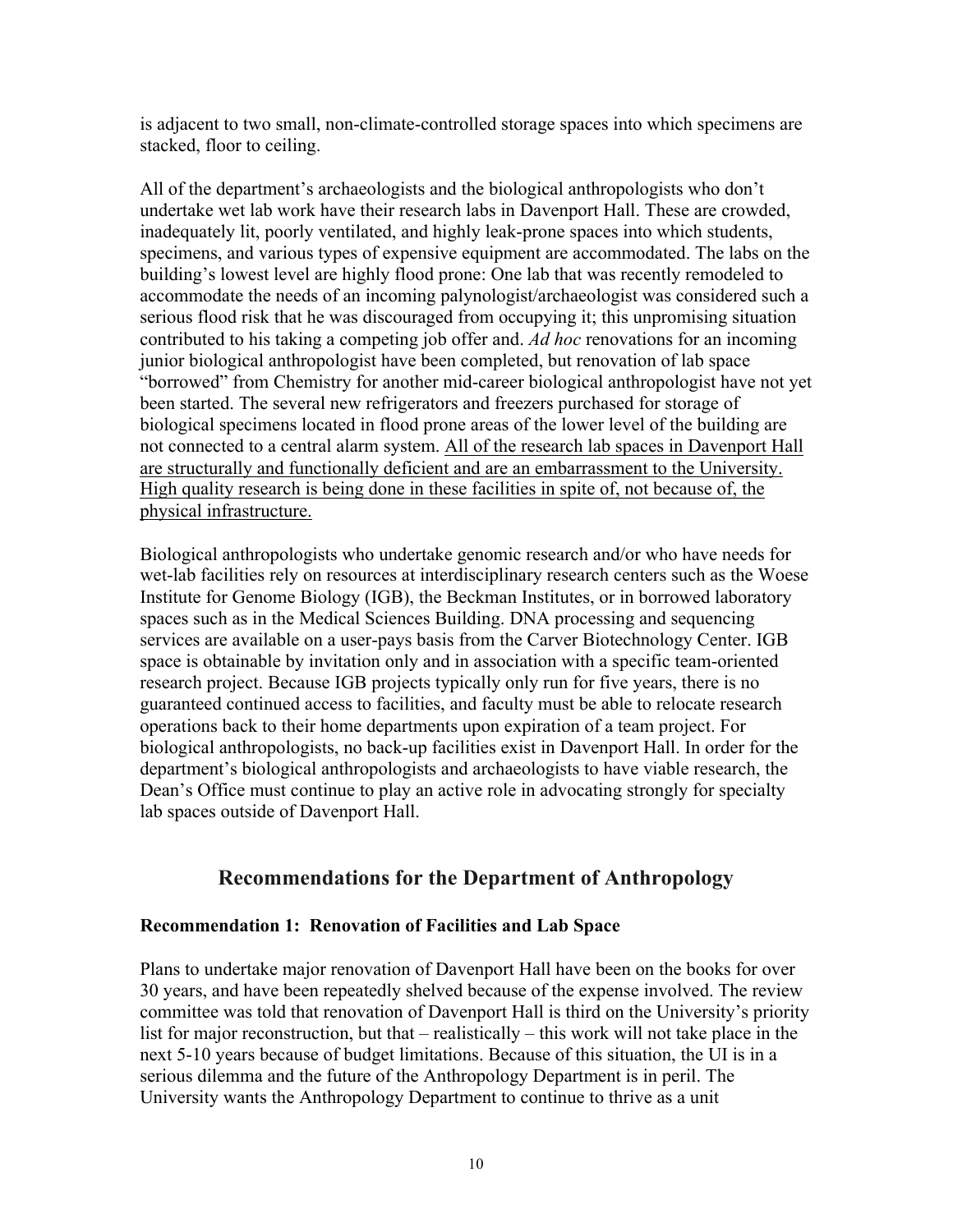distinguished by excellent teaching and internationally recognized research, and be an attractive destination for strong faculty researchers and promising graduate students, but is unwilling to commit to a facilities upgrade that will give the department the chance to make further gains and to even remain viable. While UI continues to invest in the Anthropology Department's future by generous start-up support of new hires and the funding of retention packages, it is losing new hires and will almost certainly lose highly productive and promising mid-career faculty in the future because of the manifest shortcomings of Davenport Hall. In other words, the University will insure the decline of the Anthropology Department, including the loss of prominent faculty, by ignoring the reconstruction and modernization of Davenport Hall.

## **Recommendation 2: Revision of the Undergraduate Major**

The department must complete the work it has begun to revise the undergraduate curriculum. A revised curriculum that highlights the department's topical strengths will help undergraduates to understand what Anthropology has to offer them. In conjunction with this, the department needs to invest in a more accessible and better organized website.

## **Recommendation 3: The Status of Linguistic Anthropology**

The department needs to decide whether it wishes to have linguistic anthropology as one its four fields at the graduate plane, and, if so, it should change departmental culture to encourage graduate students to take a core course in this area; as part of a long-term plan, priority would also have to be given to the hire of a faculty member devoted full-time to linguistic anthropology.

## **Recommendation 4: Establishment of a Colloquium Series**

The committee recommends the establishment of a colloquium series in order to nurture greater intellectual excitement within the Department, greater conversation across the subfields, and greater visibility on campus.

## **Recommendation 5: Long-term Planning for Hiring**

The ER committee observed that, over the last decade or more, the department has added faculty largely through opportunistic hires. Although the results have been generally good, growth has not been guided by a vision of hiring needs. Our committee was repeatedly told by administrators not to expect that the review process will result in the allocation of additional resources for faculty lines in the department at this time. We nevertheless consider it desirable, and even essential, for the department to develop a sequenced plan for hiring over the long-term, a plan that would specify a one-by-one order to future hires. The department has taken a step in this direction in asserting a commitment to rebuild the archaeology faculty (Self-Study Report, p. 10). Such a plan would enable the department to decide whether opportunities for hiring that do arise should be pursued. It would also allow it to more systematically pursue target of opportunity possibilities. Finally, it would position the department to undertake hires, while minimizing internal conflict and